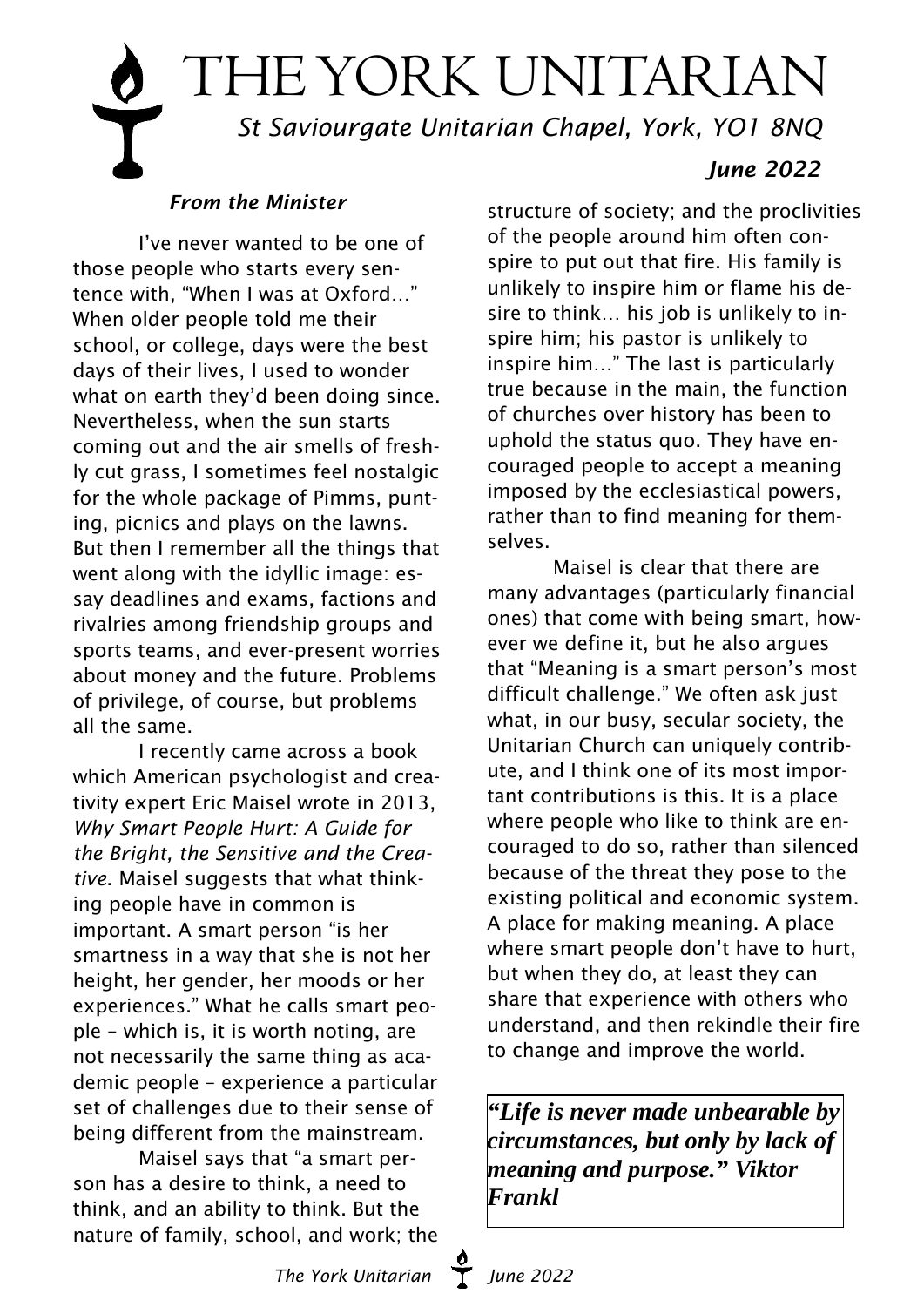## A MONTH OF SUNDAYS at 11am In Chapel and on Zoom

June 5, Stephanie Bisby *Being Together* Music: David Hammond

June 12, Louise Reeve, Newcastle-upon-Tyne, *A Celebration of Love* Music: Laura Jones

June 19, Stephanie Bisby *PRIDE* Music: David Hammond

June 26, Dee Boyle *Refugee Week, "A Time for Healing"* Music: David Hammond

July 3, Stephanie Bisby *350 Years and Counting* Music: David Hammond



Joan Sinanan working on the Pride bench while the book group meets in Chapel

#### *Refugee Week Lunch - Sunday 26th June* By Dee Boyle

To mark the end of Refugee Week (19th to 26th) York Unitarians will be hosting a special service at 11am. The theme for the week this year is 'Healing' and so the title of the service will be 'A Time for Healing'.

This will be an opportunity to reflect what the different faiths teach about caring for refugees and will include readings from various faiths as well as from some of the organisations offering help and support to refugees in York. The service will be led by Dee Boyle, who is vice-chair of the York Interfaith Group.

Following the service there will be a 'bring and share' vegetarian meal just after 12 o'clock so that those attending the service can have some time to chat over lunch with each other. We have not been able to do this service and shared lunch for the last two years, although we were able to welcome the Interfaith Group for the closing worship for York Interfaith Week in November.

Do come if you can, and bring along some of your favourite (meat-free) food to enjoy and share.

At our national meetings in Birmingham in April, Nick Morrice led a session on behalf of the Unitarian Music Society, of which he is chair, celebrating the life and work of Unitarian musician and composer David Dawson. You can find the recording here: <https://youtu.be/Et3nqSXj4ng>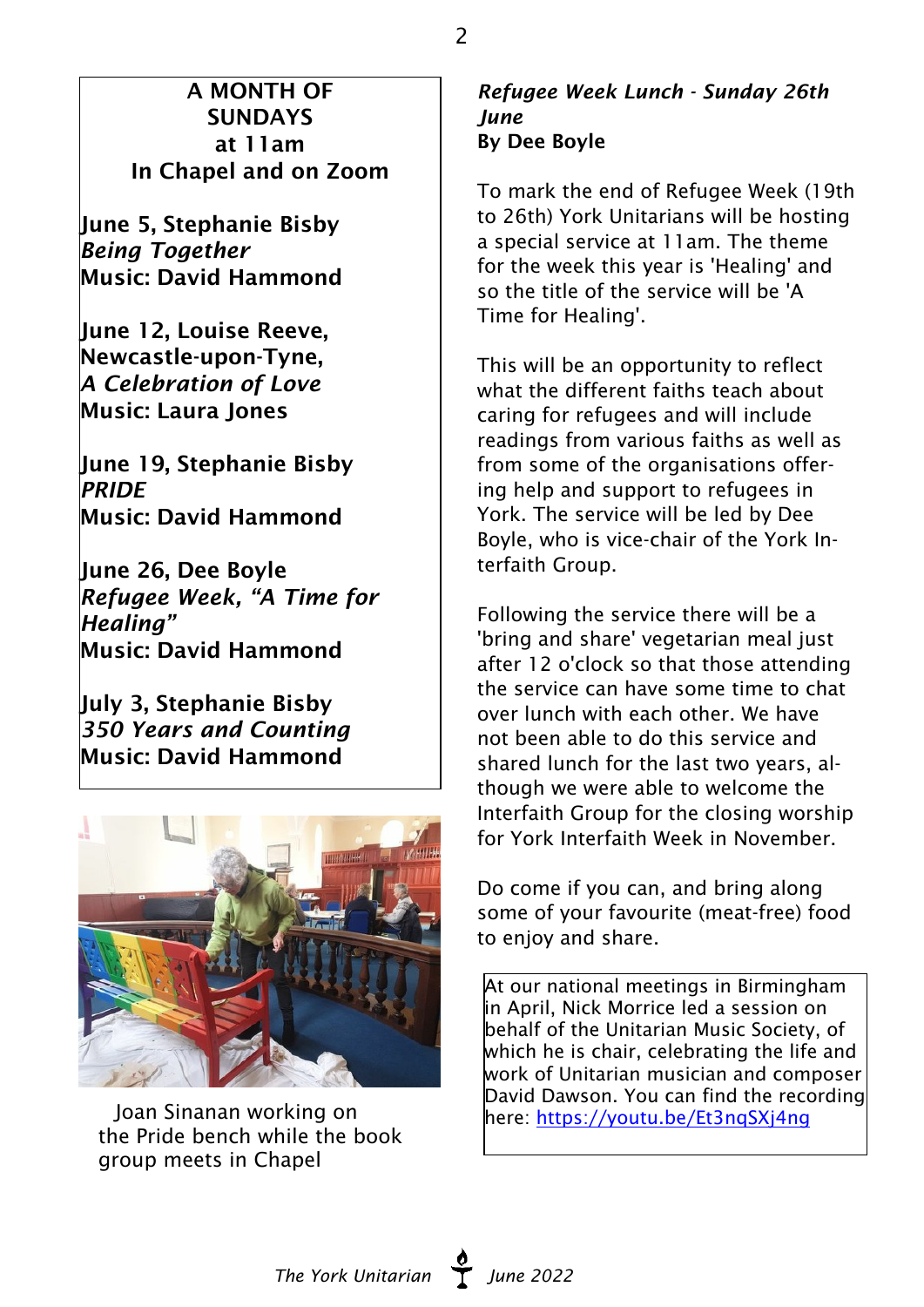# DIARY DATES

*Thursdays at 11am*, congregational meditation group in Chapel and on Zoom, contact Dee or Stephanie for details

## *Saturday 4th June 1pm*

Late Music Concert: Amanda Crawley (soprano) and Josephine Peach (piano) Sounds of the Unexpected

*Saturday 4th June 7.30pm*

Late Music Concert: Trilogy Ensemble (flute, viola and harp)

*Friday 10th June* Lunchtime concert: Val Parker, Tim Tozer: mezzo soprano/piano

*Saturday 18th June* Stall at York Pride, and Rally

*Friday 24th June* Lunchtime concert: Antero Pellikka and Alice Thompson, guitar/flute, Just a Duo, muse of fire, music for flute and guitar inspired by Shakespeare

*Wednesday 29th June* Poetry group meets online and in members' homes. Details from Dee or Marta.

*Thursday 30th June* Let's Share Our Good Read (see back page)

# Looking further ahead:

*Saturday 2nd & Sunday 3rd July*

York Unitarians 350th Anniversary Celebrations

*Friday 8th July* St Crux fair

*Saturday 9th July* Yorkshire Unitarian Union Summer Gathering at Scarborough

## LIBRARY BOOKS

3

#### 'Somebody I used to Know' by Wendy Mitchell Reviewed by Sue Elliott

Published in 2019 this is Wendy's  $|$ profoundly moving account of her experience of being diagnosed with early  $\,$  lonset dementia at the age of 58. She  $\,$  aives a clear picture of how the disease has affected her physically and psychologically, whilst giving some useful examples of ways in which she has managed it on a daily basis. The book also demonstrates how a positive mindset and the love between her and her daughters has helped her to remain highly active throughout her decline.

\_\_\_\_

Other new books added to the library this month (purchased at the Annual Meetings with a generous grant from the Yorkshire Unitarian Union) are:

- Why are we Here: Discerning our Unitarian Mission in an Upturned World, ed. Jane Blackall
- Faithful practices: Everyday ways to feed your spirit, ed. Eric Walker Wikstrom
- Soul to Soul: Fourteen gatherings for Reflection and Sharing: Christine Robinson & Alicia Hawkins
- Listening hearts: Fourteen gatherings for Reflection and Sharing, Christine Robinson & Alicia **Hawkins**
- BLUU notes: An anthology of Love, Justice and Liberation ed. Takiyah Nur Amin and Mykal Slack
- The Shared Pulpit by Erika Hewitt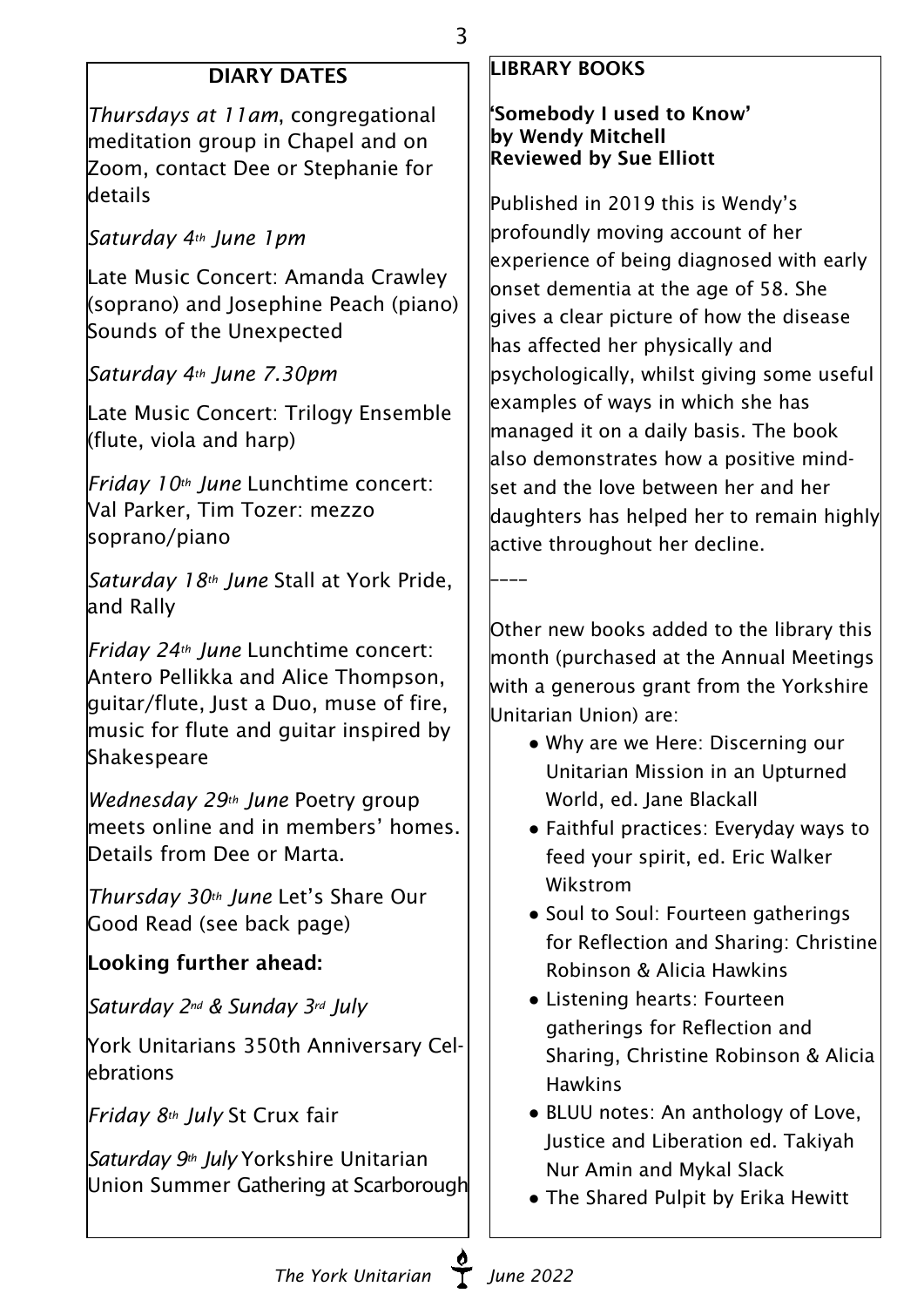### **Who Are We to Judge?** By Richard Brown Sermon from May 8th

This week is Mental Health Awareness Week and I will be doing my bit locally by joining in with the events and campaigns organised by York Against Stigma, formerly the York branch of Time to Change, a voluntary organisation of people with lived experience of mental health problems campaigning against stigma and discrimination.

One of the questions we ask each other in the group is "Why did you not speak up about your mental health problems?" The most frequent reason given is - "I was afraid of being judged." So it seems that fear of being judged by others prevents people with mental health problems from being open, talking freely about their illness and from seeking help. That's clearly a big problem.

But, if it is not healthy to judge others, then evidence points to it being just as harmful to judge ourselves. Anyone who, like me, has learnt mindfulness meditation, will know about the seven pillars which are the guiding principles to help with meditation practice. I used to meditate daily but these days I'm not so disciplined. If you asked me what are the 7 pillars I would struggle to name them all. However there is one which I always remember - "non-judging". At first, I wasn't even sure what exactly that one meant. It seemed rather abstract but in fact it only seems that way because we are in the main unaware of just how much we judge both ourselves and others every single day.

It was because of mindfulness that I developed an interest in Buddhism and, for

a while, I thought of myself as a Buddhist Christian. Although the life stories of Jesus and the Buddha are remarkably different, there is considerable overlap between their teachings and many contemporary theologians have made a case for the compatibility of the two faiths.

Both Jesus and the Buddha warned us not to judge others, although they both had a slightly different take on the matter. Jesus's words are contained in an often quoted passage from the Gospel of Matthew: "Do not judge, so that you may not be judged; for with the judgment you make you will be judged, and the measure you give will be the measure you get. Why do you look at the speck of sawdust in your brother's eye and pay no attention to the log in your own eye?"

The implication here is that if you judge others, you too will be judged. I think this is true but, rather than retribution being the cause, I think that the reason has to do with judgement being an essential part of human nature. It is instinctive, almost primaeval, and that is because, like many such innate behaviours, it serves us well in certain situations, keeping us safe and helping us to solve problems. When you are driving a car in busy traffic you have to make a series of judgements, most of them unconsciously, in order both to keep you safe and to ensure that you get where you want to be. Many of the problems I encounter in my job are nuanced and ambiguous and I remember when we queried a former boss about things, he would frequently tell us to "use our professional judgement".

But when we judge situations we are usually in full possession of the facts and this enables us to make a reasoned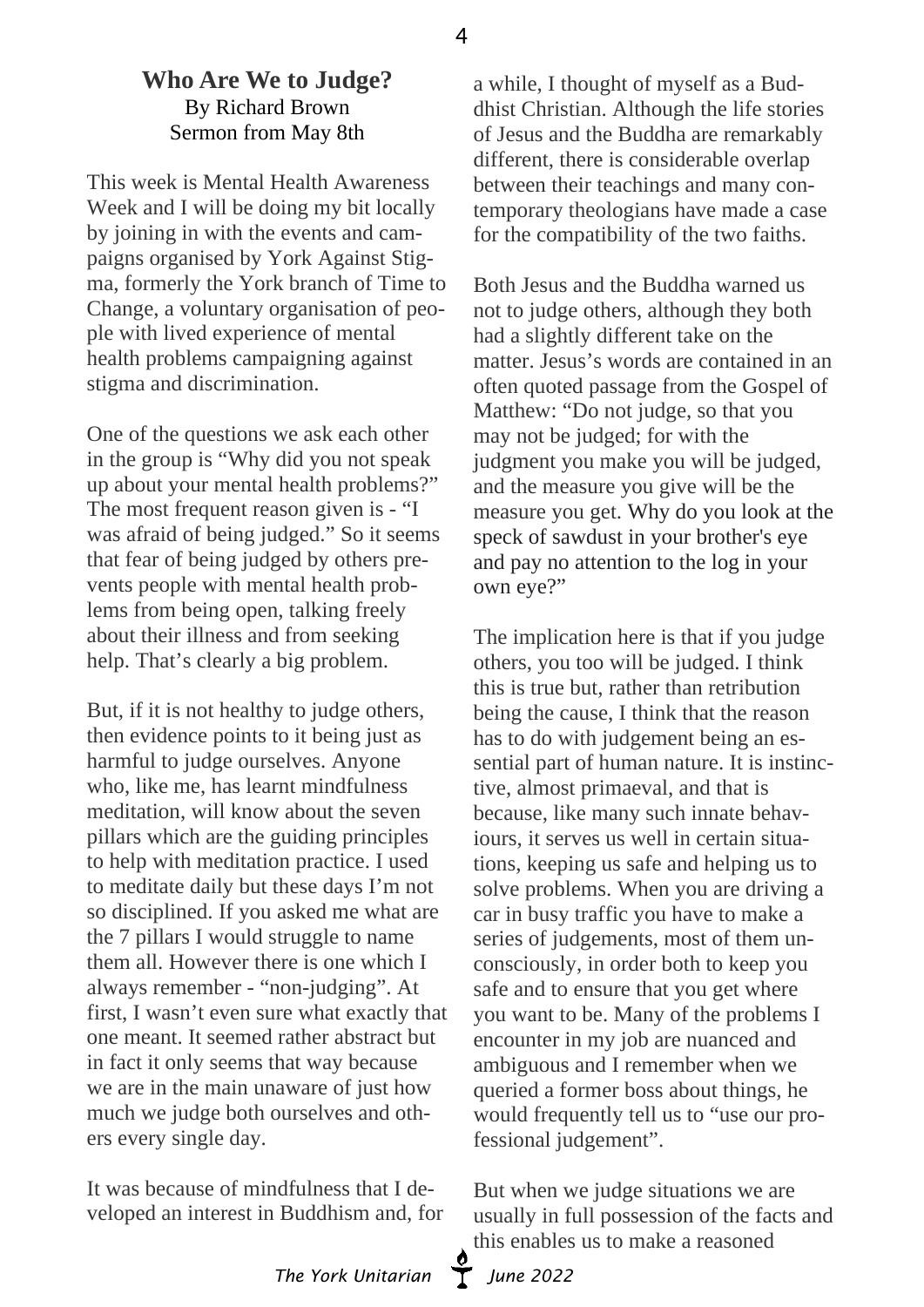5

judgement. However, when we turn our judging habit toward other people we are rarely, if ever, in full possession of the facts. We are not mind-readers, nor are we aware of all the thoughts, feelings and accumulated experiences of other people, even those closest to us. We cannot hope to make informed decisions about the nature of other people based solely on external appearances, yet it is something that we are all guilty of to some extent. When we judge others, we deceive ourselves. We can never truly know the motivations of others but neither can we be certain of the validity of our judging them in the first place. A monk named Migsala claimed to know what would be the future punishments of criminals. Buddha rebuked him saying "How do you know the complexity of human character? … whoever judges others digs a pit for themselves."

Judging others reflects our own unhappiness and insecurity. It says more about us than the subject of our criticism. We might be envious or jealous of the other person because of their possessions, their talents, or their success. Very often, when we judge in this way we only make ourselves even unhappier. But all too often we judge because we recognise in the other person something which we dislike in ourselves. It is this hypocrisy and lack of self-awareness which Jesus was referring to when he used the metaphor of having a log in your eye. Combined with what sociologists call "othering" the person, seeing them as not being of your "tribe", not your kind of person, such judging is dangerous as it can lead to prejudice and discrimination.

Both Jesus and the Buddha taught that, rather than judging, we should cultivate compassion, even for strangers, even for those who wish us harm or have hurt us. Open-hearted awareness can bring us closer to truly knowing both ourselves and our fellow human beings.

But recognising human nature as essentially flawed does not mean that we should stand idly by when we witness the abuse or oppression of others, or that we should put up with it when we are the target of such behaviour. This is where we should recognise the difference between judgement and justice. Of course, when we serve justice we also make a judgement- but we are judging the actions or behaviour, we are not judging the person.

In his book "Living Non-Violent Communication" Marshall Rosenberg states: "Accepting others doesn't mean that we have to like what they are doing. In some cases, when people are behaving in a way that threatens our needs or safety, we may even use protective force."

Nick Gier, a professor of philosophy and religion at the University of Idaho, puts it like this: "We should of course always empathize and try to understand, but we are also obligated to seek justice. Compassion and justice are virtues that we all should strive to attain, and that means that we must find the right balance between them."

I'd like to close my address today with these very apt words by the author Doe Zantamata:-

"It's easy to judge. It's more difficult to understand. Understanding requires compassion, patience, and a willingness to believe that good hearts sometimes choose poor methods. Through judging, we separate. Through understanding, we grow."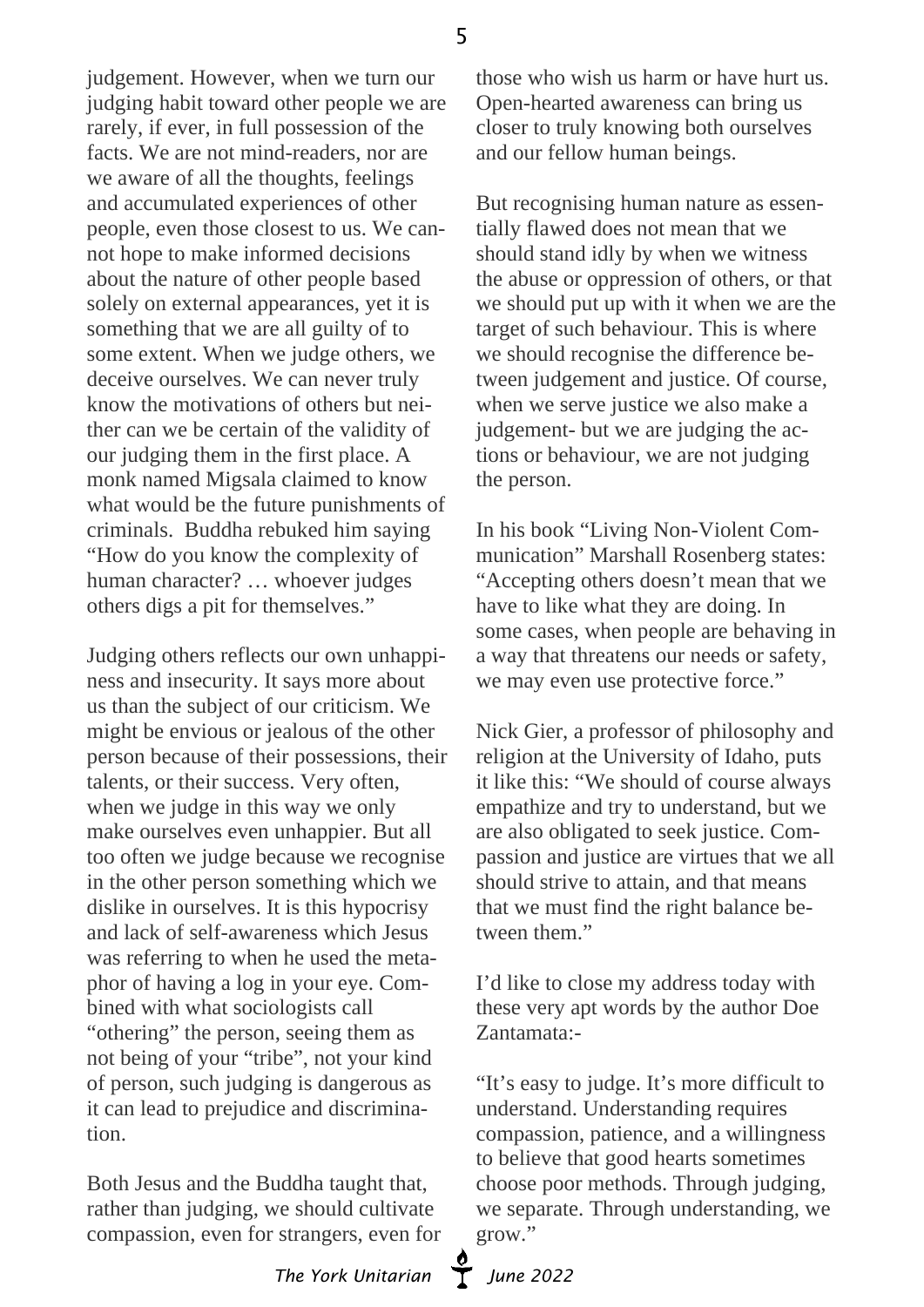#### *St Crux fund raising day* Fri 8th July 2022 From Dee Boyle

We are booked in for our usual fundraising day at St Crux but this year we plan to do things a little differently than in previous years. We will not be selling any bric-a-brac this year as we find it more difficult to transport it down there, display it and then to dispose of afterwards. It started to look like we were just dealing with people's rubbish at times rather than actually having items that would sell. Instead we will be concentrating our efforts on having just three stalls outside.

There will be the book stall which will include CDs and DVDs. There will be another stall that will be 'regifted items' and this will include all sorts of new items that have been given as gifts but are unwanted or unused. We also hope to have a craft stall where any home-made items can be sold and these can include jams or chutneys. There may be scope for a plant stall providing someone is able to organise it.

We will of course still have the café sales as the main part of our fund raising day and so that will need vari- $\,$  lous donations of home-made / baked items to sell throughout the day. We will need plenty of people to volunteer their help during the day and so a rota will be up on the vestry wall in chapel this month. Please sign up to help, even if it is just for a few hours.

Please note that unless we get enough people volunteering to help out on the day it may not be able to go ahead and this could be our last year of doing the St Crux fund-raising day.

## **WEBSITE**

Our new website is now live at [yorkunitarians.org.uk,](http://yorkunitarians.org.uk) although there are still some small changes to make. Jenny will be asking for votes as to which logo best represents us. And we will be adding a video about Unitarianism and why peo- $\vert$ ple ioined the Chapel - if you'd like to be included, please let Stephanie know.

You may also have noticed a change in our social media, as Dylan has been helping to create some new and more striking graphics advertising our Sunday services.

Find us at

<facebook.com/Yorkunitariancongregation> and on Twitter and Instagram as @Yunitarians

## WHY ARE WE HERE?

Members of York Unitarians and other YUU and neighbouring congregations are invited to an online discussion group in July and August based on 'Why are we Here? Discerning our Unitarian Mission in an Upturned World' . The book has been published this year by the Lindsay Press. You don't have to have read the book to take part, but there is a copy in the library if you want to have a look, and the essays in it are based on last year's Hucklow Summer School theme talks, which are still available online to listen to at [https://www.hucklowsummerschool.co.](http://) [uk/](http://)

Sessions are at 6.30pm on 12th and 26th July and 9th and 23rdAugust, and generally last around an hour. Stephanie will be coordinating the group and would be happy to have volunteers to do readings and/or co-lead sessions.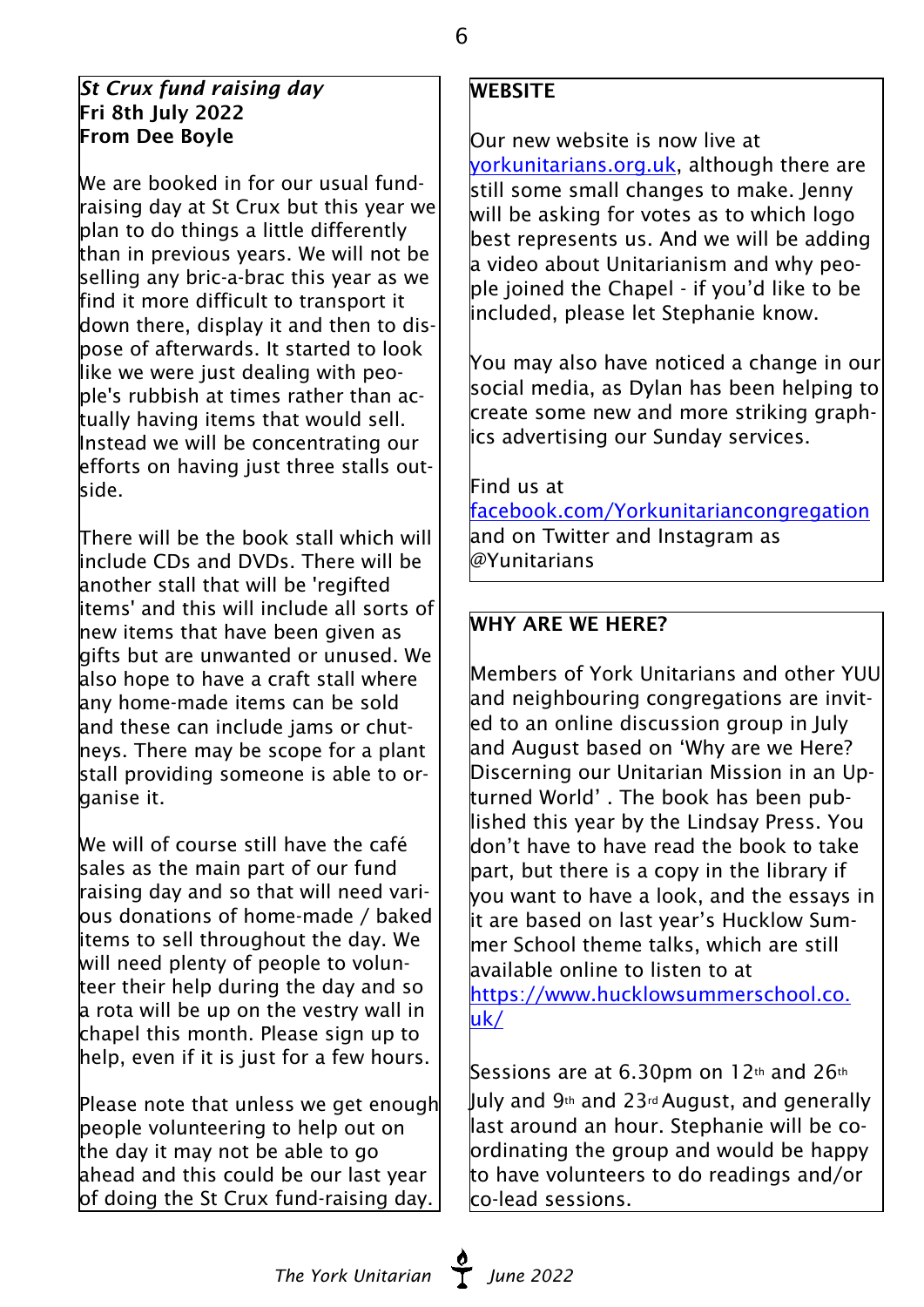## Poetry Corner

#### Courage

Courage is living what the heart knows, no matter what the silence says at three in the morning in a dark room when you're woken by the sound of a train passing and wish you could board it to some distant destination where nobody can tell you who you are supposed to be.

Courage is living what the heart knows, no matter what the world says; no matter what the voices in the air say: the television and the radio, the whisperers in conference rooms and cat-callers in the park.

Courage is answering with the heart's knowledge, each time the world asks what you think you are doing with your one wild and precious life. It's speaking for the silent and the forgotten, the scared and the unsafe; for the broken parts of your past, and the shape of your undreamed future. Courage is living what the heart knows.

#### *Stephanie Bisby*

*I wrote this for the poetry group's May meeting, on the theme of Courage and Fearlessness. I enjoy the poetry group because people choose to share such a variety of things, from poetry they've written themselves, to well-known classics which have inspired them, as well as some lesser-known gems, especially if the topic is an unusual one. Sometimes you'll spot selections from poetry group meetings turning up in services a few weeks later; it's amazing how often by chance something connects with a planned theme.*

*If you'd like to suggest a theme for a future service, or a reading which connects with one of the advertised themes, do let me know! If you'd like to know more about the poetry group, ask Dee Boyle, Marta Hardy or me.*

*The anniversary celebrations on 2nd July will include a poetry open mic night at 6.30 - please let me know in advance if you'd like to come along and read a poem or two. You're also welcome to come and listen - booking not required.*